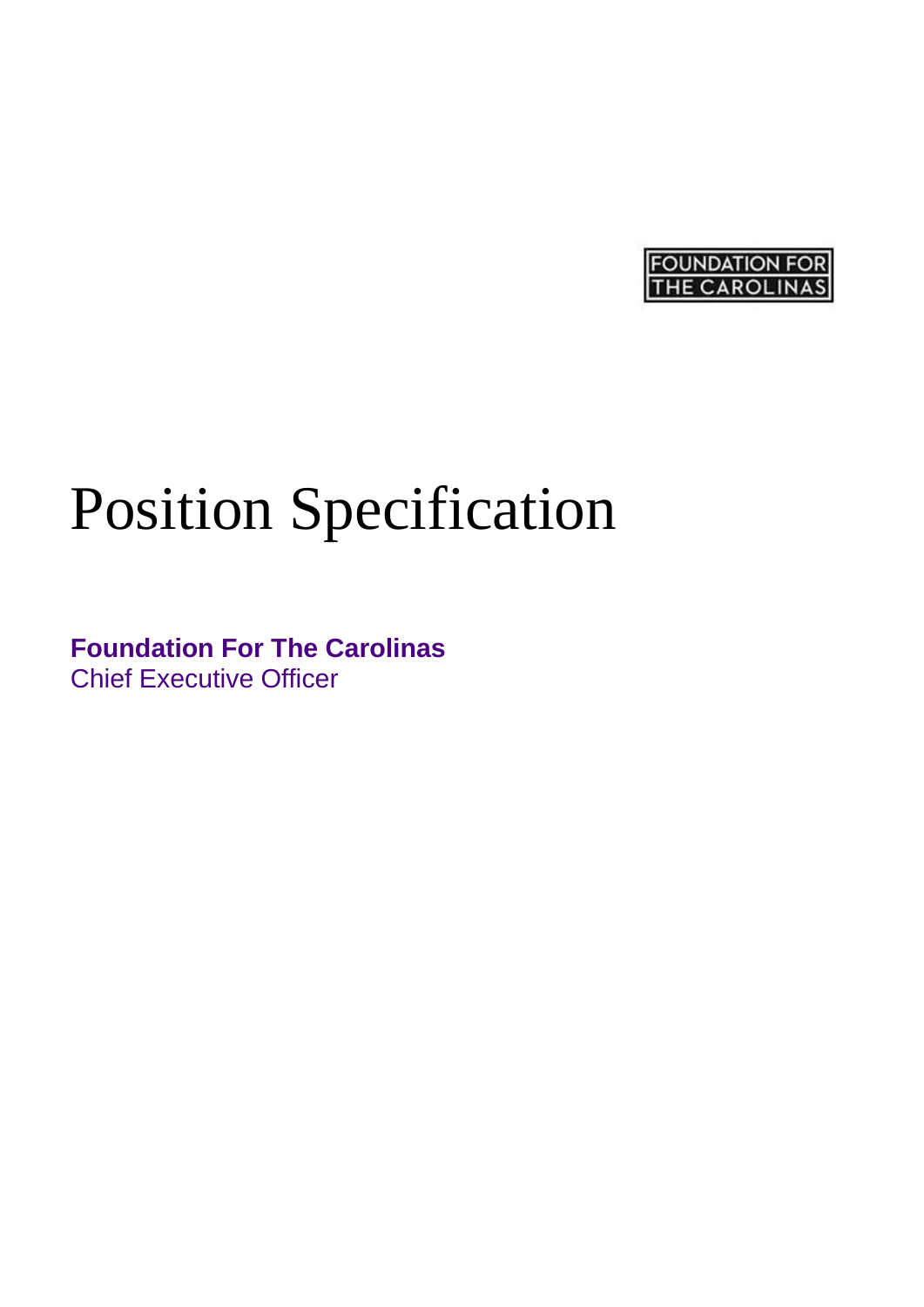## **Our Client**

Foundation For The Carolinas (FFTC) is a nonprofit community foundation that serves as a catalyst for philanthropic activity and a driver of major civic efforts in its 13-county region. FFTC's mission is to inspire philanthropy and empower individuals to create a better community.

FFTC was established in 1958. With nearly \$4 billion in [charitable assets](https://www.fftc.org/financials) today, FFTC is now the fastest growing among the 800 community foundations in the United States, ranking fifth in asset size. The foundation manages nearly 3,000 charitable funds for families, individuals, companies and nonprofits, providing stewardship and helping fundholders maximize the impact of their charitable endeavors. The operating budget of \$17.3M is primarily driven by a fees-on-funds revenue model. Between 2020-2021, FFTC issued 178,000 grants totaling \$912 million; \$1.27 billion was contributed to funds by donors; \$25 million was raised for the region's COVID-19 response; \$41 million was raised for the arts and culture sector; and \$220 million (to date) has been raised toward the \$250 million goal for the Mayor's Racial Equity Initiative.

FFTC is dedicated to addressing the community's most pressing challenges and greatest opportunities, from economic opportunity to neighborhood revitalization to education and more. Recognizing that many of the important issues its community faces are broader than any one entity can address, FFTC's [Robinson Center for](https://www.fftc.org/our_civic_leadership)  [Civic Leadership](https://www.fftc.org/our_civic_leadership) convenes partners and funding to address the region's greatest needs and opportunities.

FFTC is dedicated to improving economic opportunity for the diverse citizenry across its geographic footprint. The community foundation has set out to apply an equity lens to all its work, identifying steps it can take as a philanthropic institution, both internally and externally, to address historical inequities in its communities. FFTC's subsidiary, **E4E Relief**, empowers companies and more than five million employees internationally to respond to crisis by providing a global, charitable solution in times of need.

FFTC is currently renovating the historic [Carolina Theatre,](https://carolinatheatreclt.org/) located adjacent to its headquarters in Uptown Charlotte, restoring the long-vacant theatre, which was built in 1927, to its original grandeur and creating vital civic engagement space. A 20-story Intercontinental-branded hotel is planned above the theatre. FFTC has leased the air rights for the hotel to an outside developer, which will help offset the cost of operating the theatre. FFTC is not financially invested in the hotel project. The Carolina Theatre, Intercontinental Hotel, FFTC's headquarters, and other amenities will be conjoined to create a collection of civic venues, named Belk Place.

FFTC is headquartered in the [Luski-Gorelick Center for Philanthropy](https://www.fftc.org/luski-gorelick_center_for_philanthropy) in the heart of Uptown Charlotte, North Carolina. With art throughout, conference rooms available at no charge to area nonprofits, and multiple event spaces available for rental, FFTC's home serves as a civic hub for the community, hosting hundreds of meetings and revenue-generating events each year.

FFTC is poised to have a continued and tremendous impact and is seeking a Chief Executive Officer (CEO) to lead the organization forward, building upon the transformative leadership of outgoing CEO Michael Marsicano, who is stepping down after 23+ years with the organization.

## **The Role**

The CEO of FFTC will lead the organization in delivering on its mission, ensuring that FFTC continues to serve as a catalyst for philanthropic activity in its 13-county region and remains a driver of major local civic efforts. Reporting to the FFTC Governing Board, the CEO is responsible for the strategic, programmatic, and financial operations of the organization. The CEO will apply experience, vision, and innovation to accelerate the organization's impressive record and significantly scale its impact, and lead FFTC through the organization's next phase of influence.

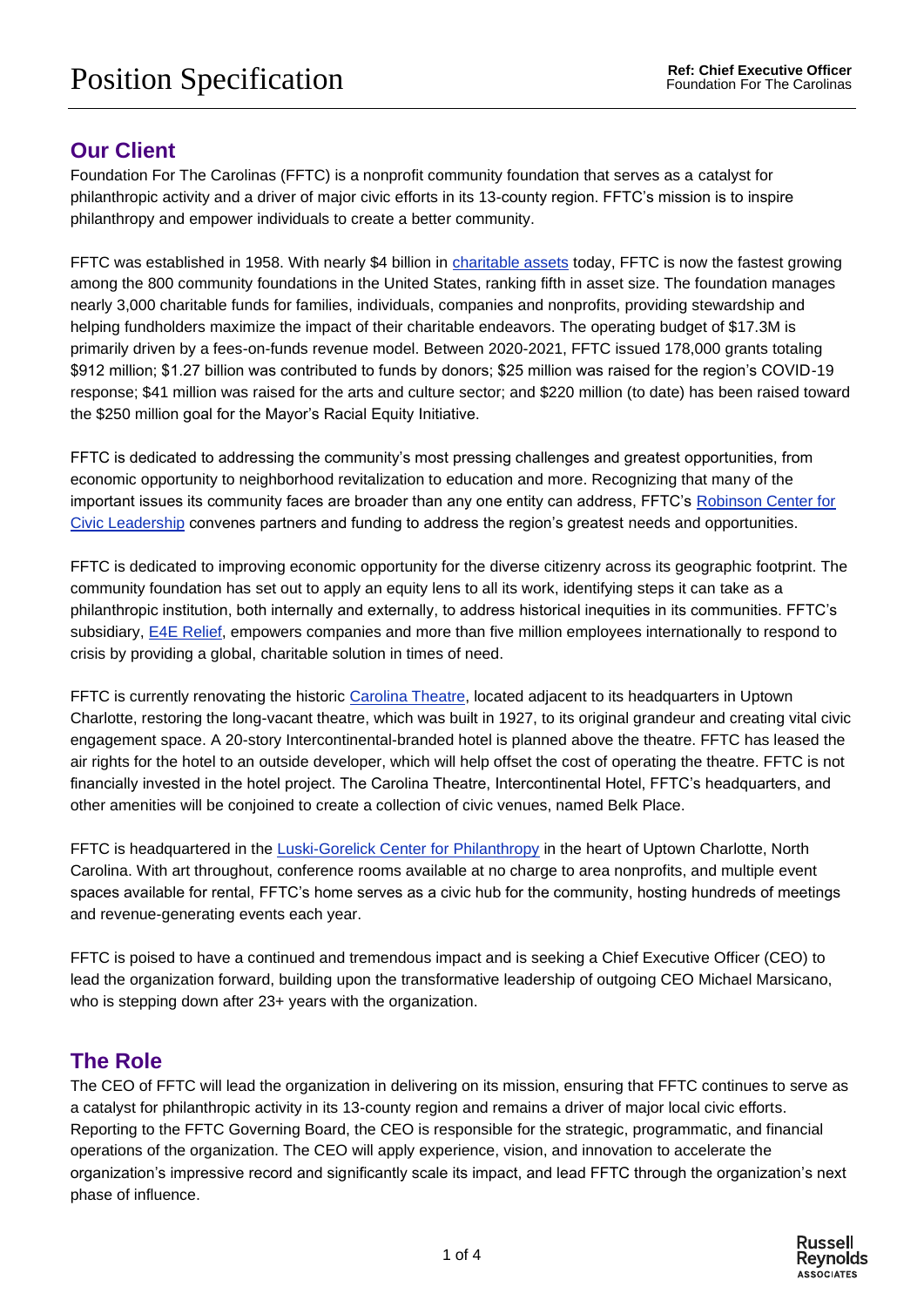The CEO will build trusting relationships with staff, FFTC Governing Board, and community to draw a clear picture of a vibrant future for FFTC and its civic role in actively addressing the community's most pressing challenges and greatest opportunities. The CEO will lead a team of 154 talented employees (103 core team / 51 E4E Relief team) and will be an advocate for the communities they serve.

The CEO's specific responsibilities include:

- **Transformational Leadership:** Guide the organization and provide strategic thought leadership to FFTC's business model, its staff, FFTC Governing Board, and key stakeholders. Serve as a catalyst to increase FFTC's presence and bring creative and innovative problem-solving in accordance with the mission.
- **Community Convener:** Amplify the effectiveness and visibility of FFTC and its stature in the region by connecting across the philanthropic, non-profit, business and government spheres. Serve as an influential coalition builder, working in partnership throughout the region to achieve maximum collective impact. Bring a proven, authentic, and tangible commitment to diversity, equity, and inclusion, as both an internal way of operating and as an external priority.
- **Operational and Organizational Management:** Provide guidance and leadership on all internal financial, operational, and staff development matters. Display entrepreneurial vigor in designing a sustainable business model, evaluating financial investment, and optimizing impact – paying close attention to both internal infrastructure strengthening and external programs effectiveness.
- **Eundraising and Effective Communications:** Continue FFTC's tradition of exceptional donor and fundholder stewardship. Attract new partners, advocates, donors, and volunteers. Be able to lead FFTC in building on its impact by increasing assets and attracting a broader high-net-worth and next-generation funding base.
- **FFTC Governing Board and Staff Partnership**: Work closely with the FFTC Governing Board and staff to develop an organizational strategic vision and determine alternatives for growth, long-term sustainability and competitive differentiation.
- **Programmatic Innovation**: Work closely with staff to build upon and further develop FFTC's understanding of and deep ties to the diverse region it serves. Encourage an innovative and creative approach to philanthropy that meets the needs of grantees, communities, and donors, among others.

## **Candidate Profile**

At this pivotal and exciting time in its history, FFTC seeks an experienced and respected leader with an enthusiastic commitment to inspiring philanthropy and empowering individuals to create a better community. The CEO will demonstrate capacity for leadership through vision, communication, inclusion, integrity, action, and results. The CEO will have the capacity to serve as a magnetic convener of community externally, while also stewarding due attention to FFTC's core internal operations, infrastructure, and team wellbeing.

The successful candidate will possess strong business acumen. They should demonstrate a relentless pursuit for the well-being of communities FFTC serves and bring either a demonstrated track record of leadership in FFTC's 13-country region or the ability to develop an allegiance therein.

In terms of the performance and personal competencies and experience required for the position, we would highlight the following:

## **Setting Strategy**

**The ability to work collaboratively with the FFTC Governing Board to create and articulate an inspiring** vision for the organization and to strive towards it with a focused strategy.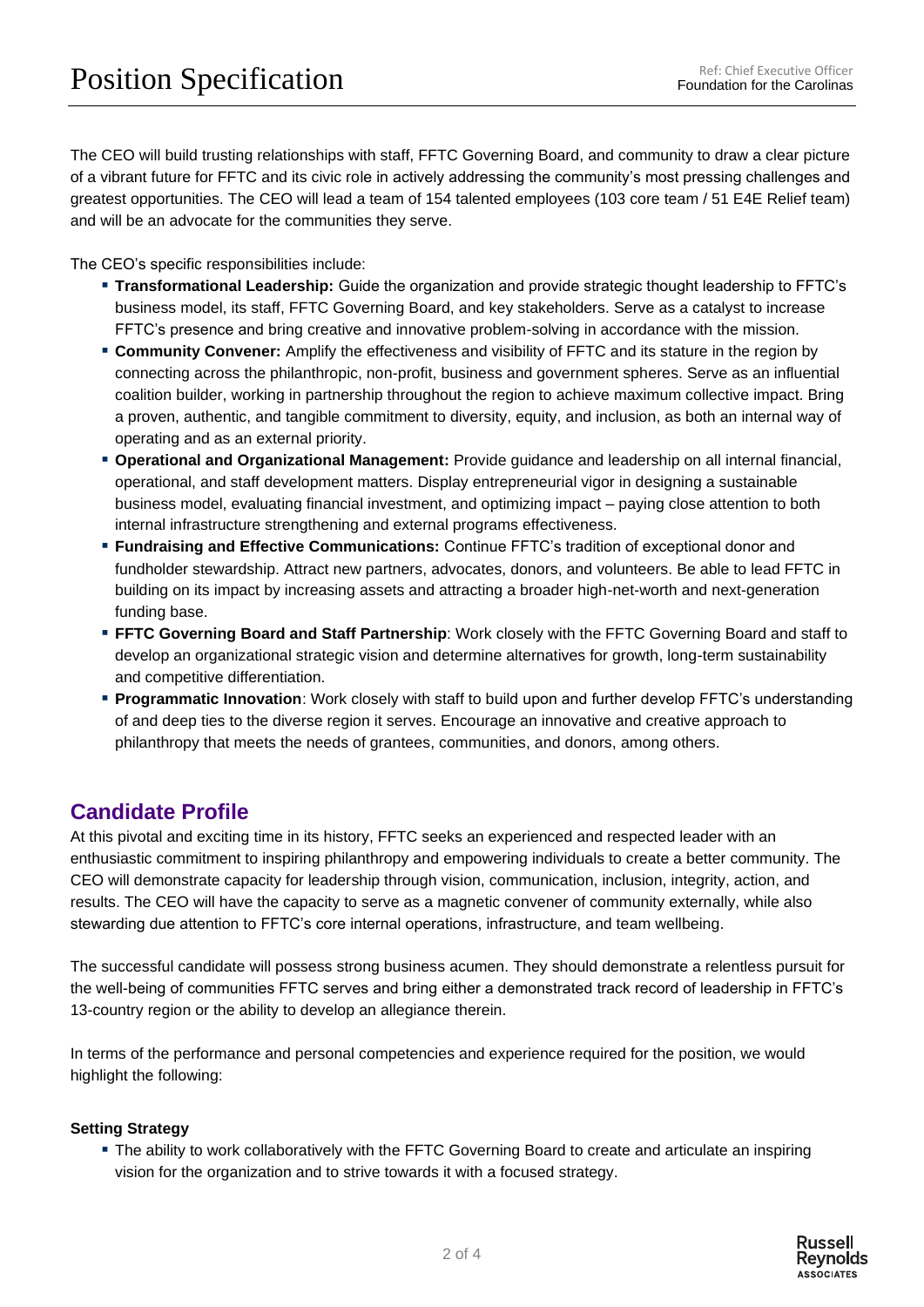▪ An entrepreneurial and creative approach to developing new, innovative ideas that will stretch the organization and push the boundaries of the community's philanthropic sector.

### **Civic Leadership and Community Engagement**

- Ability to effectively represent FFTC in the local communities it serves and the capacity to represent the community on the national stage.
- Ability to successfully navigate complex political and cultural systems and to balance the varied needs of FFTC's multiple constituents.
- Experience and/or capacity and authentic interest in building deep and lasting relationships within the 13 county region with philanthropic donors, partners, and constituents broadly.

#### **Executing for Results**

- Ability to set clear and challenging goals, while committing the organization to improved performance; tenacious and accountable in driving results.
- Prudent risk-taker who seeks data and input from others to foresee possible threats or unintended circumstances from decisions; someone who takes smart risks.
- Delivers breakthrough innovations and business models that create value for all stakeholders, continually challenging traditional approaches.

#### **Relationships and Influence**

- Naturally connects and builds strong relationships with people, demonstrating strong emotional intelligence and an ability to communicate clearly and persuasively.
- Ability to raise awareness and advance an understanding of FFTC's mission, work, and impact, and inspire trust and followership in others through compelling influence, powerful charisma, passion in their beliefs, and active drive.
- Experienced in building and scaling sustainable partnerships among diverse stakeholders.
- Ability to generate and grow revenue, as well as cultivate new and innovative revenue streams. Significant experience with and/or aptitude to fundraise with individual, corporate, institutional, and foundation donors.
- Encourages others to share the spotlight; creates a sense of purpose/meaning for the team that generates followership beyond their own personality and engages others to the greater purpose for the organization.

#### **Commitment to Diversity, Equity, and Inclusion**

- Demonstrated personal and professional commitment to diversity, equity, and inclusion; displaying cultural competence while operating in an environment with a wide range of constituents and communities.
- Ability to and track record of translating an organization's diversity and inclusion values and commitments into specific strategies and actions, including advancing and sustaining an organizational culture of diversity, inclusion, and equity.

#### **Leading Teams**

- Ability to attract and recruit top talent, motivate the team, delegate effectively, celebrate diversity within the team, and manage performance; widely viewed as a strong developer of others.
- **Demonstrated ability to provide a clear sense of direction to the team as a strong internal communicator.**
- Self-reflective and aware of own limitations; leads by example and drives the organization's performance with an attitude of continuous improvement by being open to feedback and self-improvement.

#### **Commitment to Mission and Shared Values**

- A passion for and unwavering commitment to FFTC's core values and the merits of individuals working together for the well-being of the community.
- **E** Unquestioned personal and professional integrity, humility, and honesty.